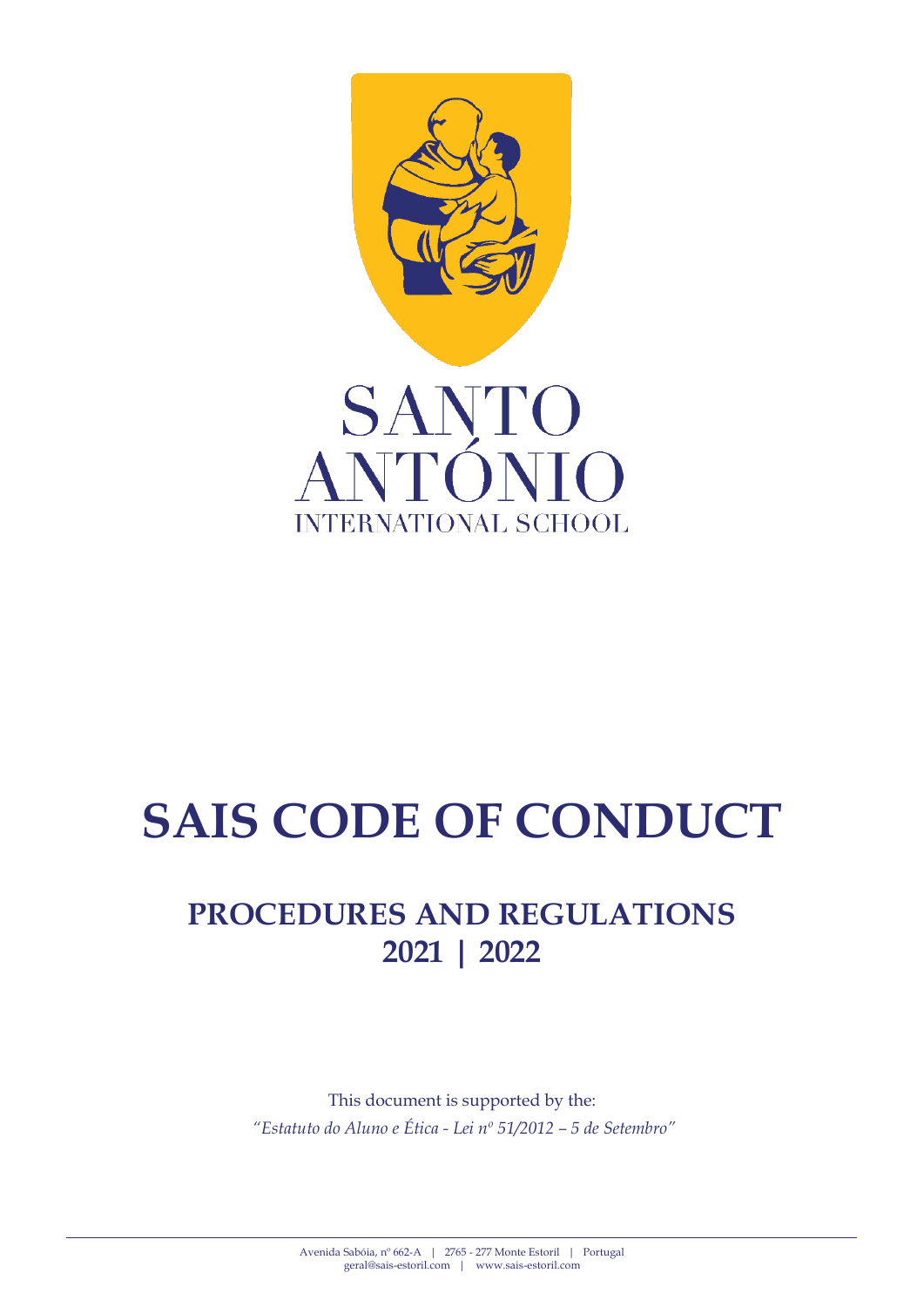# **1.0 RULES AND REGULATIONS**

At Santo António International School (SAIS) we expect pupils and adults to behave in a way that will lead to a productive educational atmosphere. We aim to give our pupils the opportunity to take full advantage of their educational process, in a well-disciplined environment with clear expectations. **We intend to be a value driven school rather than a rule driven community**.

Pupils are expected to show consideration towards others, respecting:

- All school staff;
- $\checkmark$  Diversity of all school members regardless of their race, culture, ethnicity, religion, gender, age and ability.

Pupils are expected to show consideration towards others, respecting:

- Honesty;
- $\checkmark$  Show good Sportsmanship;
- $\checkmark$  School premises, equipment and environment.

# At SAIS we also value:

- $\checkmark$  Creative and inventive thinking and the ability to approach problems from different angles;
- $\checkmark$  Human relationships which foster learning;
- $\checkmark$  Parent concern, involvement and contribution to school life;
- $\checkmark$  The development of character integrity in each of our pupils.

A school community depends on everyone´s willingness to respect and act in accordance with certain basic principles of conduct and community rights. We would like all our pupils to:

- $\checkmark$  Remember that their conduct in the local community reflects on themselves and on their school;
- $\checkmark$  Help keep the school and the local community clean and tidy;
- $\checkmark$  Give of their time readily and freely when service to school and the local community is needed and required. (Voluntary Work – SAIS Community Service)

#### **Grounds, Environment and Building**

Pupils should:

- $\checkmark$  Not damage or tamper with equipment or the building;
- $\checkmark$  Not interfere with any work, notices or posters on school walls;
- $\checkmark$  Throw litter only in the bins provided for that effect;
- $\checkmark$  Make sure the noise they cause does not disturb others.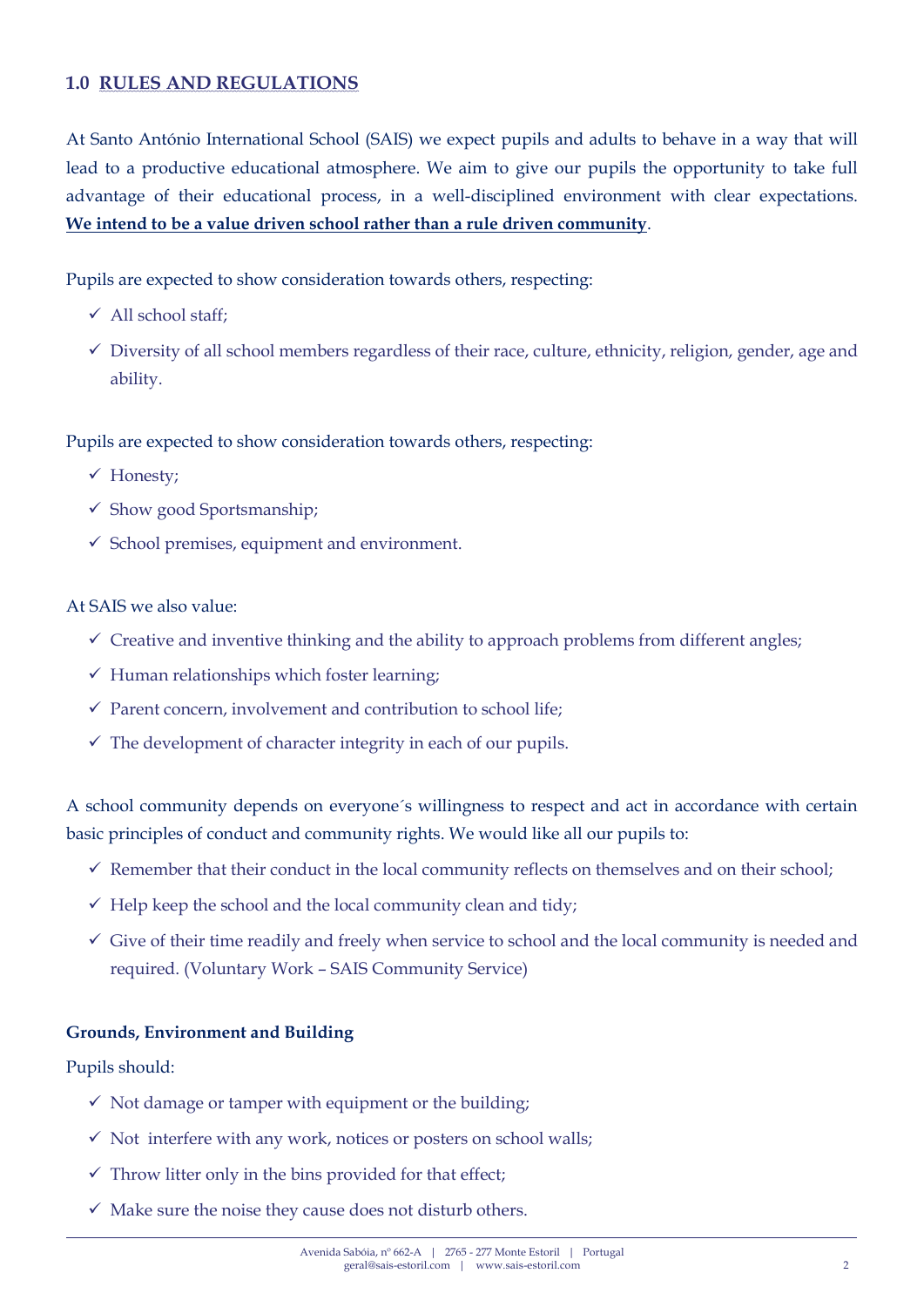# **Leaving School Premises**

Pupils may only leave school premises under the following circumstances:

- $\checkmark$  Accompanied by their parents/guardians;
- $\checkmark$  Accompanied by people who have written permission from the pupils' parents/guardians (presentation of ID is mandatory);
- $\checkmark$  Only with a signed permission (Tutor/Coordinator/Head of School);
- $\checkmark$  Upper End (A5 | A8) after school day is concluded;
- $\checkmark$  By themselves: only with signed permission after school is over;
- $\checkmark$  A6's twice a week are allowed out during their lunchtime with signed permission from both tutors and parents/guardians. This privilege will be withdraw if other rules *(eg. homework submission or incorrect uniform*) have not been kept.
- $\checkmark$  A7<sup>'</sup>s and A8<sup>'</sup>s are allowed out during lunchtimes with signed permission from both tutors and parents/guardians. This privilege will be withdraw if other rules *(eg. homework submission or incorrect uniform)* have not been kept.

#### **SAIS Meal Service - Morning, Lunch & Afternoon Snacks** *(included in the SAIS School Fee)*

All pupils are entitled to a morning and afternoon snack, as well as a lunch snack comprised of daily soup & fruit as part of the SAIS Meal Service. Pupils may bring their own snacks/lunch if they wish to – **if so, no discount will be applied to the SAIS School Fee.**

#### **School Lunch**

School lunch **is not included** in the SAIS School Fee and is recommended upon termly order.

#### **Field Trips**

We tend to have at least one field trip per term. Parents must ensure they acknowledge permission for their children to their respective Form Tutor at least 48h in advance. If for any reason a pupil is unable to attend the trip, the same 48h notice should be applied. The school reserves the right to charge the field trip if these measures are not met. No classes will be ensured for year groups attending the field trips.

#### **Summer School**

During July, several Cultural/Musical/Sport/Leisure/Art and Academic activities will take place. This is a non-compulsory service which is not included in the school fee.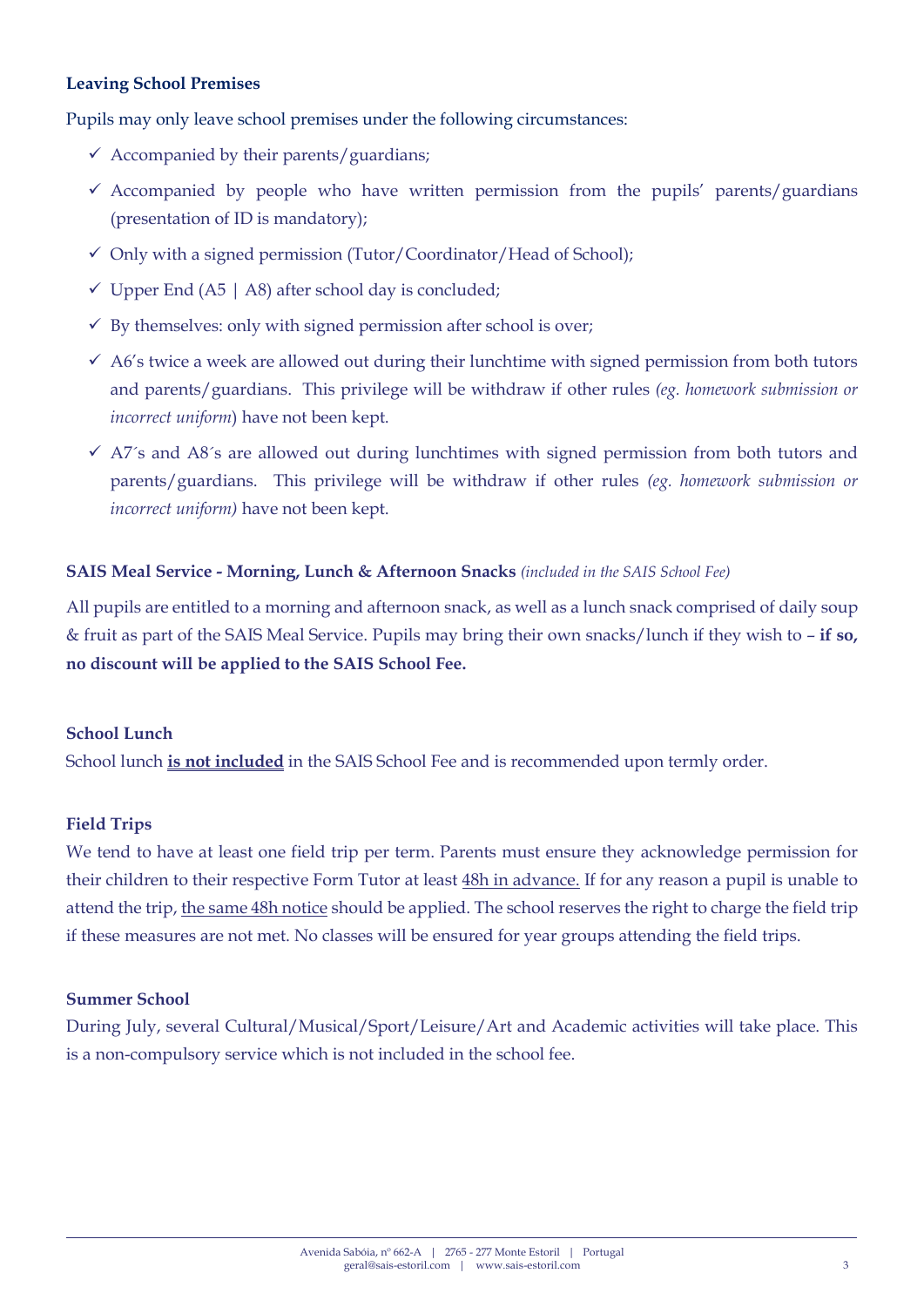# **Academic Standards**

Academic work is a priority. Pupils should aim to do more than merely satisfy formal academic requirements. In this light, all SAIS pupils should acknowledge that:

- $\checkmark$  Punctuality is a must (consistent late comers will be sanctioned);
- $\checkmark$  Pupils must abide by their school timetables (Arrival 08:00 / Tutor Period 08:15 );
- $\checkmark$  Failure to attend at least 5/6 of the lessons for the academic year for any unjustified reason, will lead to failing the school year;
- $\checkmark$  A commitment to school attendance from both parents and pupils is an essential component of a high-quality learning experience;
- $\checkmark$  The school office and form tutors should be notified of absences ahead of time whenever possible;
- $\checkmark$  All pupils are responsible for the catching up of any missed work during an absence, regardless of the reason for that absence;
- $\checkmark$  Pupils are not allowed to leave the school premises before the end of the school day. Written permission from parents/guardians needs to be cleared in order to enable pupils to leave school unattended at the end of the school day;
- $\checkmark$  Homework is an extension of the learning started within the classroom; all pupils are expected to do homework and class preparation thoroughly;
- $\checkmark$  Failure to complete homework will be sanctioned;
- $\checkmark$  Pupils should use their planners to plan time efficiently.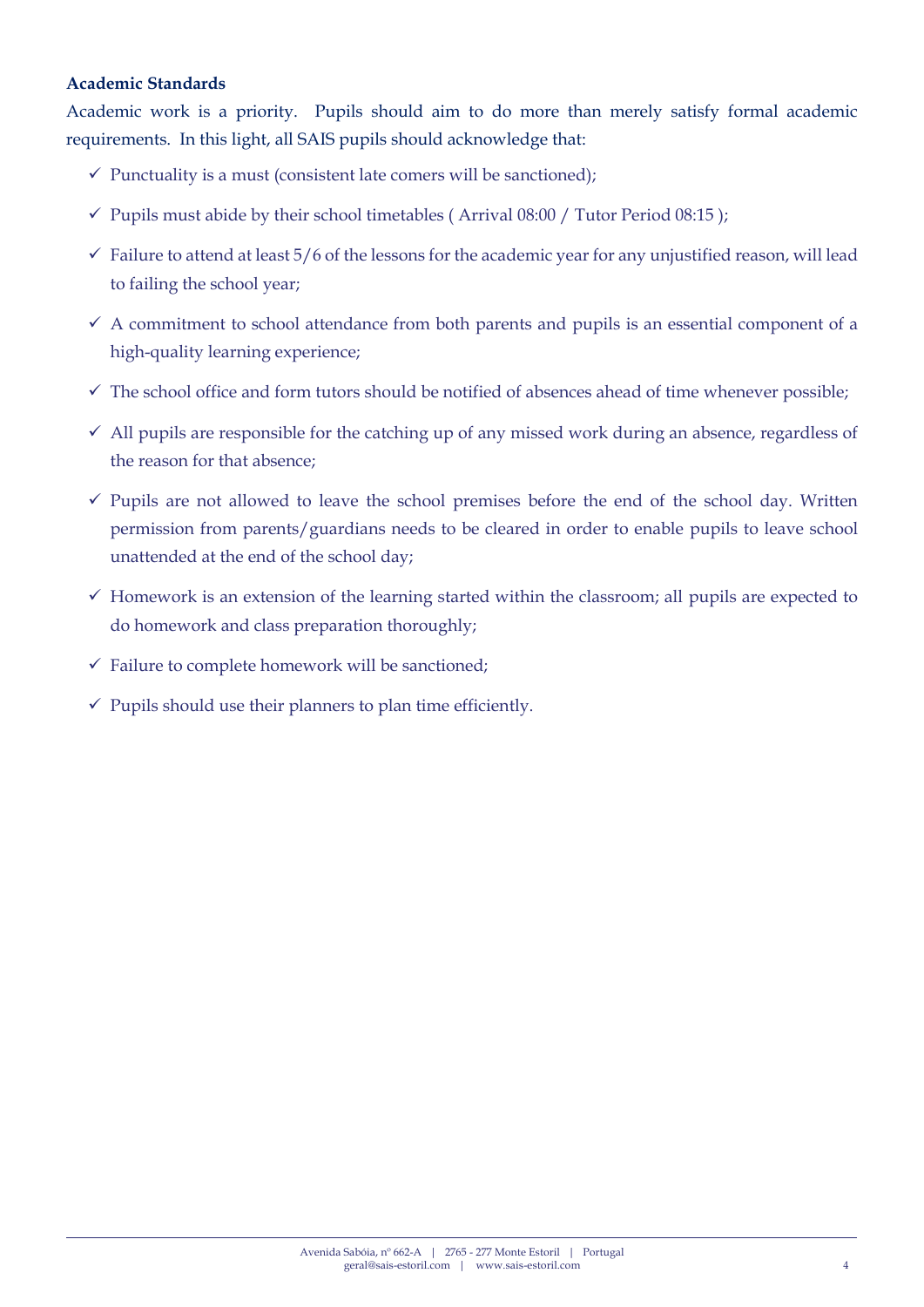# **Uniform**

School uniform is compulsory and needs to be worn correctly. Shirts should be worn tucked inside trousers/skirts. Pullovers should only be tied around the waist during break times. Ties must be worn during the winter and the spring terms and on any special occasions. All pieces must be tagged (**name/form**), properly cleaned, ironed and checked for any ripped clothing.

All non-claimed items (Kept in the Lost and Found) at the end of each term will be donated to charity.

| <b>PRIMARY</b>                                              |                                                              |  |
|-------------------------------------------------------------|--------------------------------------------------------------|--|
| $\checkmark$ White Polo with SAIS logo (S)                  | <b>Physical Education</b>                                    |  |
| $\checkmark$ Blue Colour V-neck jersey with SAIS logo (S/W) | $\checkmark$ SAIS gym T-shirt                                |  |
| $\checkmark$ Long sleeved white shirt with SAIS logo (W)    | $\checkmark$ Navy blue track-suit trousers / shorts          |  |
| $\checkmark$ SAIS blue and yellow striped tie (W)           | $\checkmark$ Navy blue sweat shirt with SAIS logo            |  |
| $\checkmark$ Dark blue fleece with SAIS logo                | $\checkmark$ White or blue socks                             |  |
| $\checkmark$ P2-P3 (Optional P4 & P5) – Summer Dress        | White or blue trainers<br>$\checkmark$                       |  |
| Grey shorts or Grey kilt $(S/W)$                            | Tennis shoes<br>$\checkmark$                                 |  |
| $\checkmark$ Blue/Black/Brown leather Shoes                 |                                                              |  |
| Grey socks                                                  | Pupils must attend school, dressed in PE Kit,<br>on PE days. |  |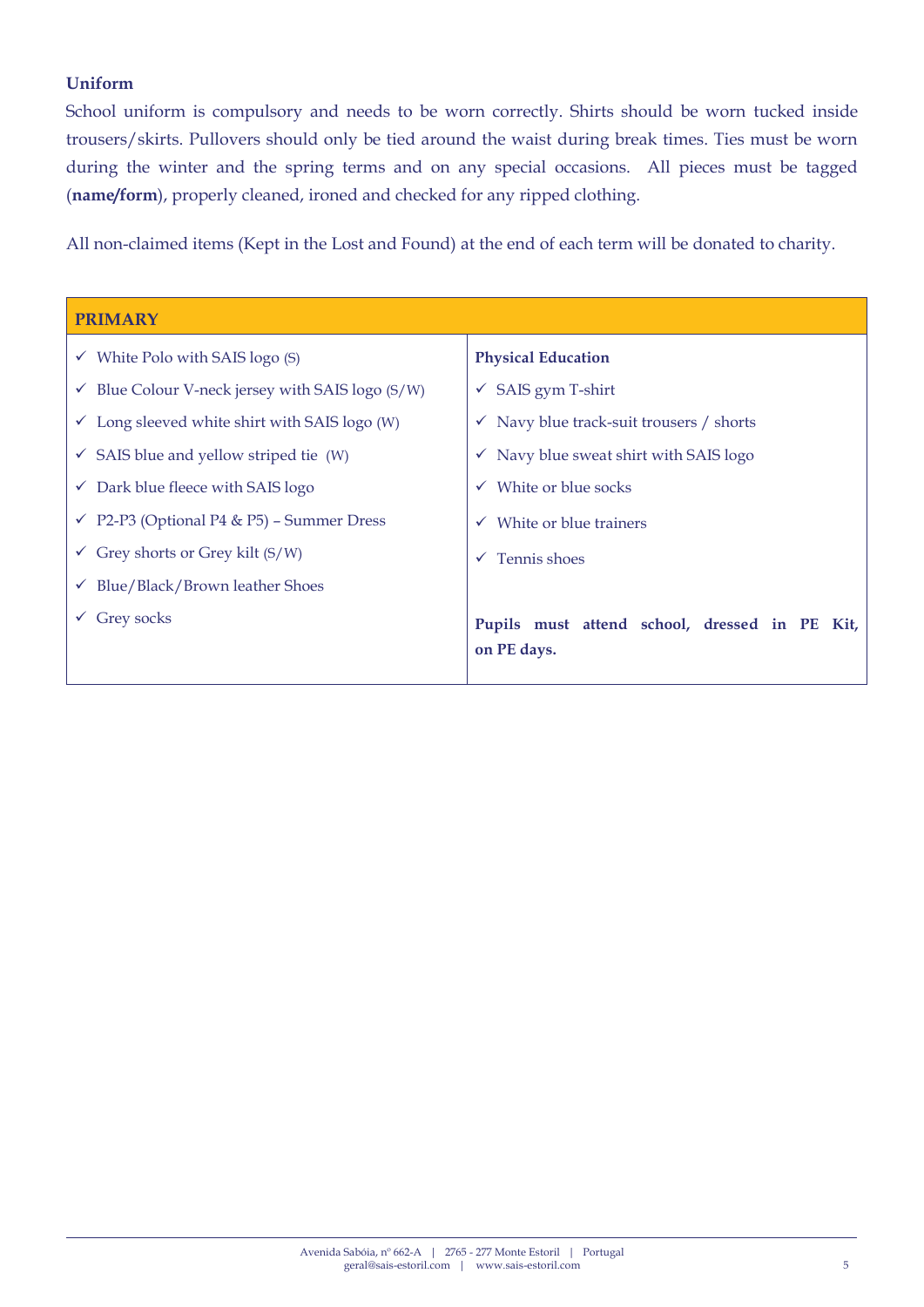| <b>MIDDLE &amp; SENIOR SCHOOL</b>                        |                                                              |  |  |
|----------------------------------------------------------|--------------------------------------------------------------|--|--|
| <b>Boys</b>                                              | <b>Girls</b>                                                 |  |  |
| $\checkmark$ SAIS blue and yellow striped tie (W)        | $\checkmark$ SAIS blue and yellow striped tie (W)            |  |  |
| $\checkmark$ Long sleeved white shirt with SAIS logo (W) | $\checkmark$ Long sleeved white shirt with SAIS logo (W)     |  |  |
| Camel Colour V-necked jersey with SAIS logo (S/W)        | $\checkmark$ Camel Colour V-neck jersey with SAIS logo (S/W) |  |  |
| Grey trousers                                            | Grey kilt - no shorter than 2cm above the knee<br>v.         |  |  |
| Blue/Black/Brown leather shoes                           | $\checkmark$ Blue/Black/Brown leather shoes                  |  |  |
| $\checkmark$ Grey socks                                  | $\checkmark$ Grey socks / Grey tights (W)                    |  |  |
| White Polo with SAIS logo (S)                            | $\checkmark$ White Polo with SAIS logo; (S)                  |  |  |
| Dark blue fleece   Hoodie with SAIS logo<br>$\checkmark$ | ← Dark blue fleece   Hoodie with SAIS logo                   |  |  |
|                                                          |                                                              |  |  |
| <b>Physical Education</b>                                | <b>Physical Education</b>                                    |  |  |
| $\checkmark$ SAIS gym T-shirt                            | $\checkmark$ SAIS gym T-shirt                                |  |  |
| $\checkmark$ Navy blue track-suit trousers / shorts      | ✓ Navy blue track-suit trousers / leggings/ shorts           |  |  |
| √ SAIS "track suit top"                                  | √ SAIS "track suit top"                                      |  |  |
| White or blue socks                                      | $\checkmark$ White or blue socks                             |  |  |
| White or blue trainers                                   | $\checkmark$ White or blue trainers                          |  |  |
| Tennis shoes                                             | Tennis shoes                                                 |  |  |

(S) Summer | (W) Winter | (S/W) Both Terms

# The following items **will not be permitted**:

- $\checkmark$  Makeup;
- $\checkmark$  Nail varnish;
- $\checkmark$  Piercings;
- $\checkmark$  Girls **must** wear pony tails if they have long hair;
- $\checkmark$  Boys with long hair / pony tails;
- $\checkmark$  Boys not cleanly shaven;
- $\checkmark$  Chewing gum.

# **Health and Safety**

- $\checkmark$  Should any medicine be brought into school previously, pupils must inform their Form Tutor and bring copy of the prescription;
- $\checkmark$  Smoking (any type), alcohol or banned substances will not be tolerated;
- $\checkmark$  Pupils should not come to school in possession of anything, which may cause a danger to themselves or to others;
- $\checkmark$  Pupils are highly discouraged from bringing expensive items or money to school. The school will not take any responsibility if items are stolen/lost.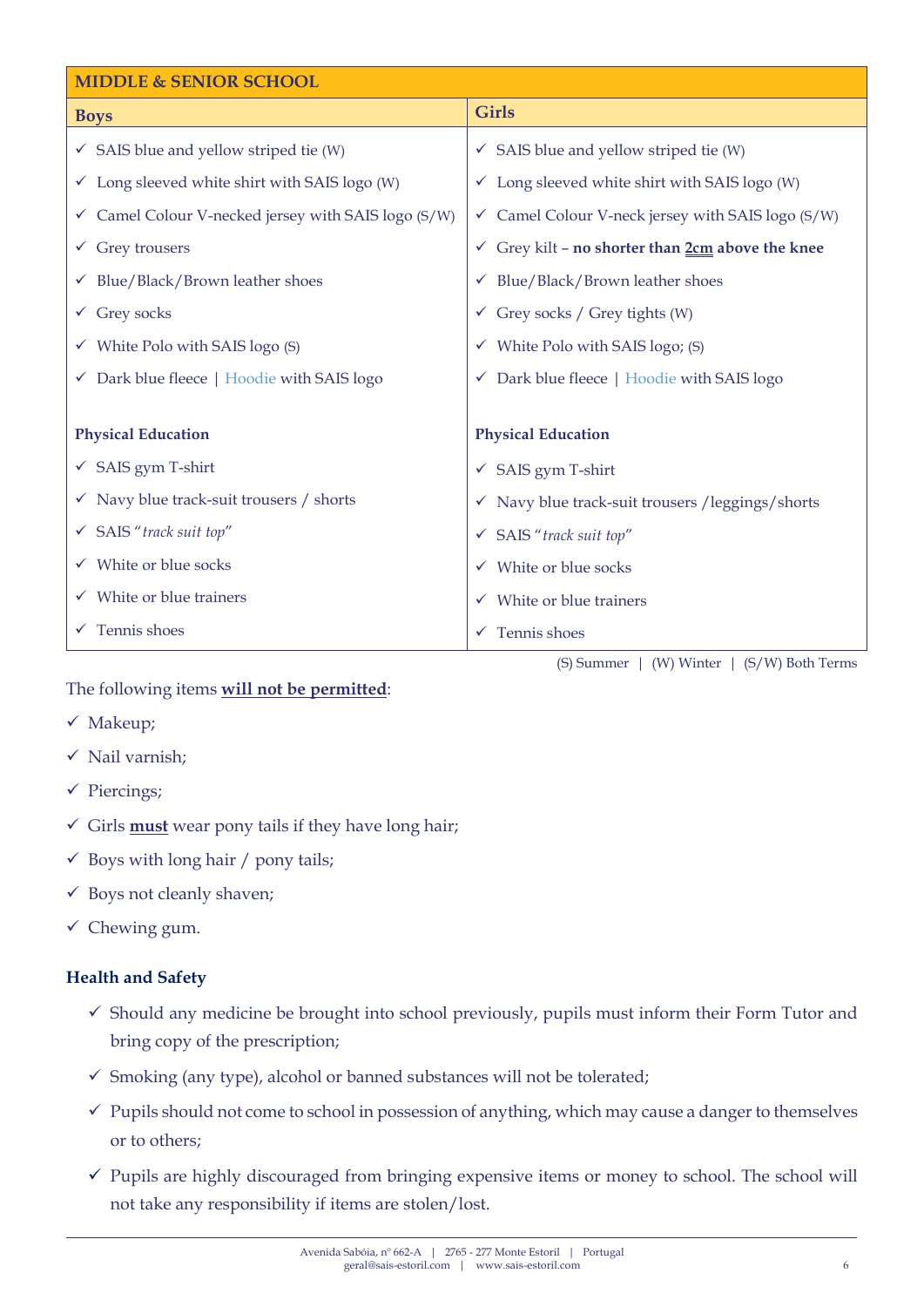# **Electronic Device Policy**

- $\checkmark$  Cell phones are not allowed in school, and should be collected immediately into appropriate containers as pupils enter the school door way;
- $\checkmark$  All electronic devices (e.g. personal computers/laptops/iPad/kindles etc.) should be handed in at the school entrance and may be collected at the end of the school day at the school office;
- $\checkmark$  Electronic devices may be allowed, if requested by a specific subject teacher for a specific task. Nevertheless the school will not be held responsible for any of these items.

**The breaking of any school rules** by any pupil will be duly sanctioned, according to the **\*SAIS Disciplinary Code of Action** that may lead to suspension for a certain period of time or eventually invited to leave the school.

# **School Sanctions Policy**

- Break Detention;
- Lunch-time Detention;
- After School Detention;
- $\checkmark$  Suspension (this sanction is applicable only twice);
- $\checkmark$  Invited to Leave.

Lates, absenteeism, lack of equipment (calculator, stationery, Art & Design material, text books, note books ...), lack of correct uniform, including PE Kit, will lead to the application of SAIS Warnings\*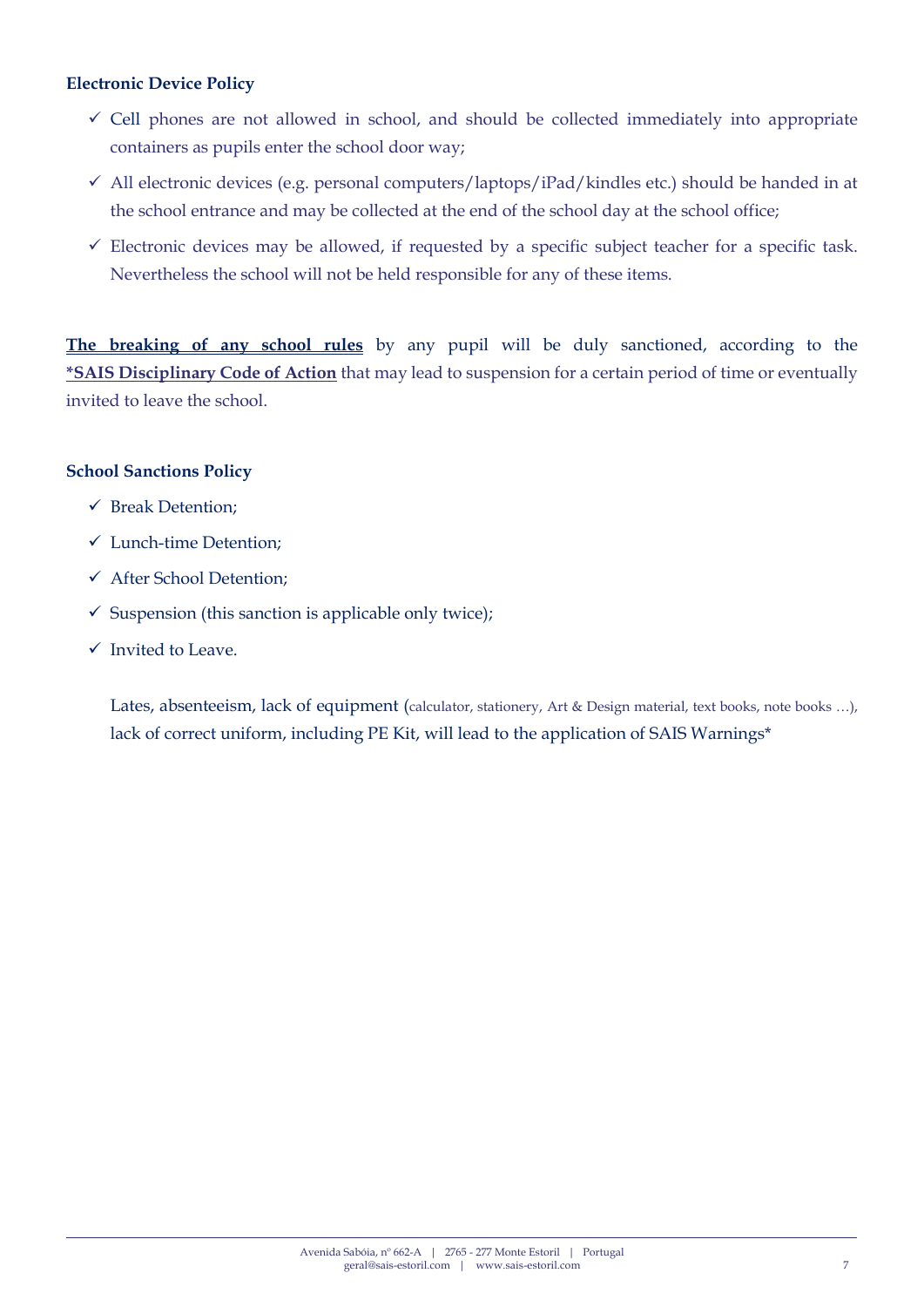# **2.0 SCHOOL OFFICE AND TIMETABLING**

- SAIS will be closed on Saturdays, Sundays, Local and National Holidays.
- $\checkmark$  The school is open from 08h00 to 16h15 unless there are any extra-curricular activities taking place.
- $\checkmark$  Tolerance will be given until 16:45 for pupils to be collected | leave school premises; following this tolerance period the 'Over-time' fee will be charged accordingly;
- $\checkmark$  If enrolled in any extra-curriculum activities, pupils must be collected as soon as these are over.
- $\checkmark$  Any extension to the above stated, will be duly charged accordingly to Financial Procedures and Regulations.
- $\checkmark$  All A5 to A8 pupils may leave school premises as of 16:00.
- $\checkmark$  All A1 to A4 pupils may leave school premises as of 15:50.
- $\checkmark$  All P2 to P5 pupils may leave school premises as of 15:05 and no later than 16.15 unless enrolled in extra curricular activities.
- $\checkmark$  School front door closes at 16:45.
- $\checkmark$  Office is open from 09:00 17:00

# **Office Policy**

Any personal arrangement between pupil and parents should be done at home. Children will **no longer** be allowed to phone parents haphazardly during school time. However, should there be an emergency, you will be contacted by the school office.

The school office will not cater for printing/photocopying pupil´s work. Pupils must ensure they print their work off school premises (coursework, homework, photocopies, etc). Any pupil request for photocopies is dependant of the office´s availability and will be charged according to the photocopying price list pinned up in the school office. This service must be paid upon request. Any outstanding debt will be billed accordingly parent invoices.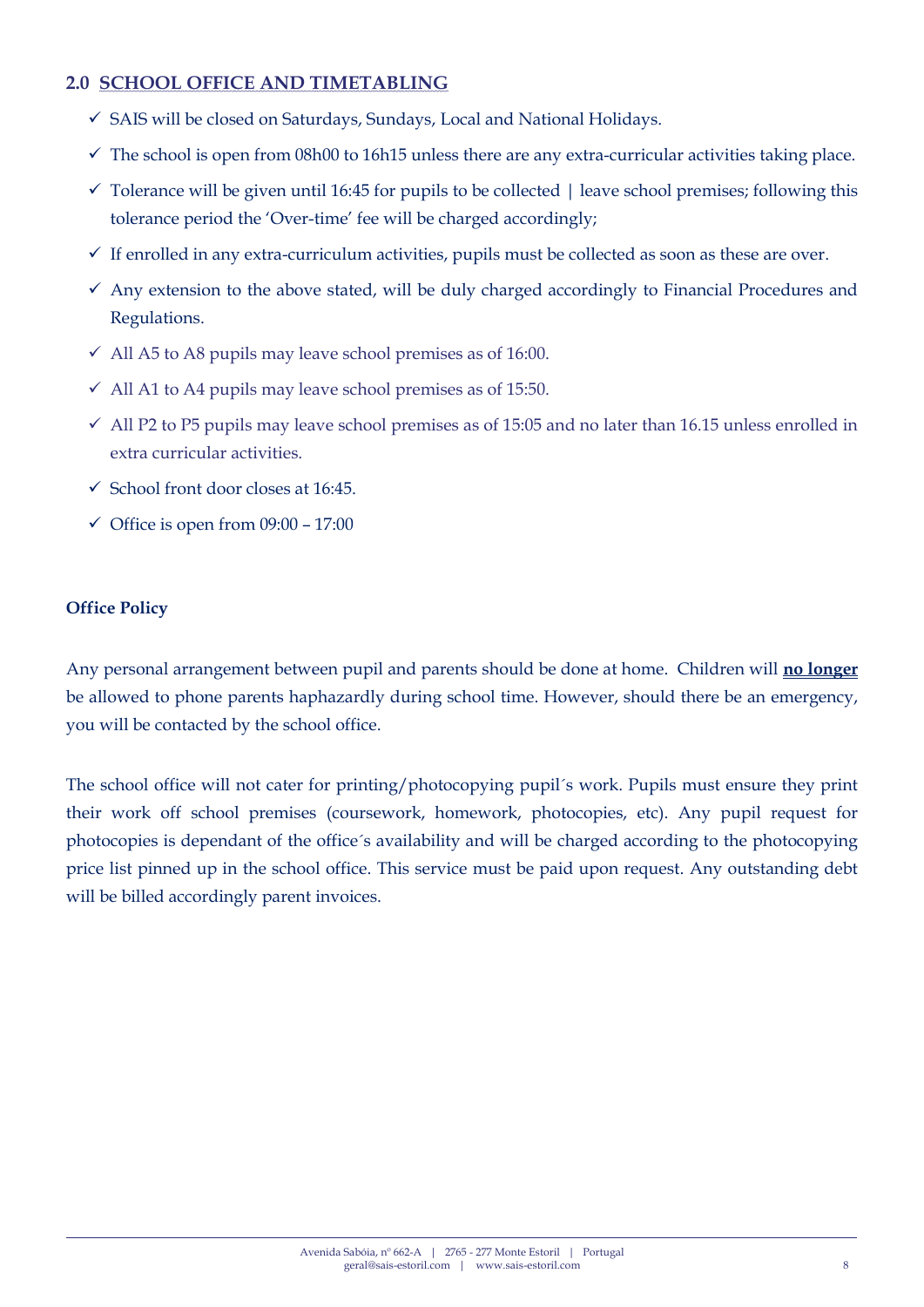# **3.0 FINANCIAL PROCEDURES AND REGULATIONS**

Tuition Fees are invoiced via email. Parents are requested to keep all school receipts for tax return purposes. These must be paid for no later than the 8th day of each month. Any outstanding value will be charged accordingly to the **Late Fees** (see ahead). For values please consult our website: [www.sais](http://www.sais-estoril.com/academic)[estoril.com/academic.](http://www.sais-estoril.com/academic) Alternatively, you may also contact the School Office.

# **Registration Fees**

The registration fee is a yearly mandatory fee for all pupils wanting to enrol at SAIS. If for any reason the pupil does **not attend**, the registration fee is **not refundable**. It is important to note that this registration fee does not automatically confer **the right to admission**.

Admissions at SAIS are based, amongst other things, on the interview and/or the pupils´ academic history, as well as their results on the SAIS Appraisal Tests. The registration is payable every year in January, for all pupils who wish to enrol at SAIS for the following school year. Unless expressed otherwise, if this fee is not covered in the month of January, the pupil's vacancy will be made available for other incoming pupils.

| <b>Important Payment Dates</b> |                                   |                                       |                        |  |  |
|--------------------------------|-----------------------------------|---------------------------------------|------------------------|--|--|
|                                | <b>Pre-enrolment</b>              | <b>Internet</b> (throughout the year) | Free of Charge         |  |  |
|                                | <b>Enrolment Fee</b>              | January 2021                          | Once per Academic Year |  |  |
|                                | <b>School Insurance</b>           | September 2021                        | 150 <sup>ε</sup>       |  |  |
|                                | <b>School Deposit / Guarantee</b> | September 2021                        | 950€                   |  |  |
|                                | <b>SAIS Meal Pack</b>             | Monthly                               | $150\epsilon$          |  |  |

# **School Deposit / Guarantee |** *Caução*

Paid once upon pupil acceptance and entry into Santo António international School.

# **SAIS Text Book Policy**

All the books issued to pupils at SAIS are school property. Pupils must preserve and return them in the last day of school year, in perfect conditions for reuse. If this does not occur, or the pupil does not return the books, these will be charged and parents must then subscribe for a full new set of books for the upcoming academic year. Upper End Pupils (A5 to A8) will be offered the opportunity to purchase their own books for note taking as these are examination years. *Please note there is a time limit of two weeks for any exceptions to the information above.*

# **Examinations**

Cambridge Assessment International Examinations IGCSE and A´Level (AICE) external exams will be charged in accordance with the CAIE examination Fees. All examination years (A6, A7 and A8) will be charged the **tuition for the month of June ahead of time**: one third during Term 1; the second third in Term 2 and the remaining amount in Term 3.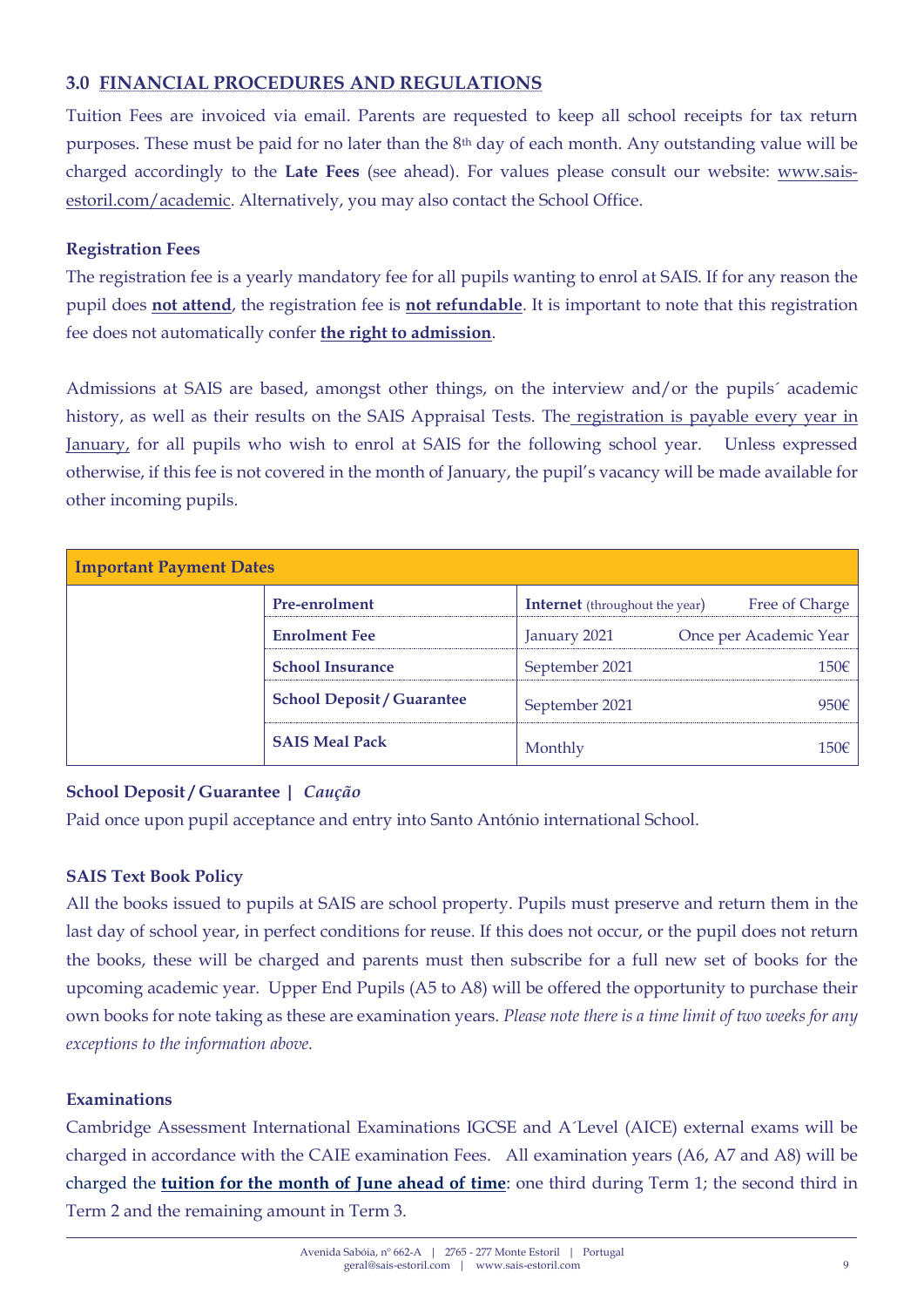# **Personal Accident Insurance**

School accident insurance is compulsory and is not included in the Registration fee. School insurance is due at the beginning of September. The insurance coverage oversees the period of September to June.

# **Payment Information**

At SAIS annual and termly payment are expected. For security reasons, please ensure all payments are completed in Euros, in cash, bank transfer or account debit (*débito directo*). All payment slips should have the pupils first and last name.

**Term 1** – Payment is expected between the 31st of August and 8th of September.

**Term 2** - Payment is expected between the 31st of December and 8th of January.

**Term 3** - Payment is expected between the 31st of March and 8th of April.

**SAIS Fees** are subject to being updated on a regular basis (at least every two years).

# **Discounts on yearly fees**

5% discount reduction on yearly fees paid at the beginning of September.

5% discounts on the tuition fees granted for the second and subsequent pupils from the same family attending school at the same time.

*These discounts are non-cumulative***.**

# **Late Fees (overdue payments)**

**Late fees will suffer a 15% increase** (on payments received after the due date).

Any and all outstanding payment will immediately by redirected to the eldest outstanding debt.

SAIS will not accept any enrolment fee for a pupil with any financial debt.

If there are any outstanding fees from any previous term pupils **will not be allowed to return to school**. In addition, their place at school can be re-allocated to pupils on the waiting list.

*Please note that fees will be automatically upgraded to match current fees if financial debt persists.*

# **Early Withdrawal**

If a pupil wishes to leave SAIS during the academic year a notice of withdrawal should be received by the school **in writing** with a full term's notice. If this is not formalized, parents will be charged accordingly.

#### **Other Costs**

- Field Trips Certain field trips may require an extra fee. Any field trip fees will be communicated to parents in advance.
- Student Planner At the beginning of the school year each pupil receives a Student Planner. Should it be lost or in bad condition and required to be replaced, it will be charged a fee for the new one.

After School/Overtime/*Prolongamento* - At the end of school day, pupils can **wait up to 30min** to be picked up. After this period parents will be charged (invoiced for half an hour periods for extra-time).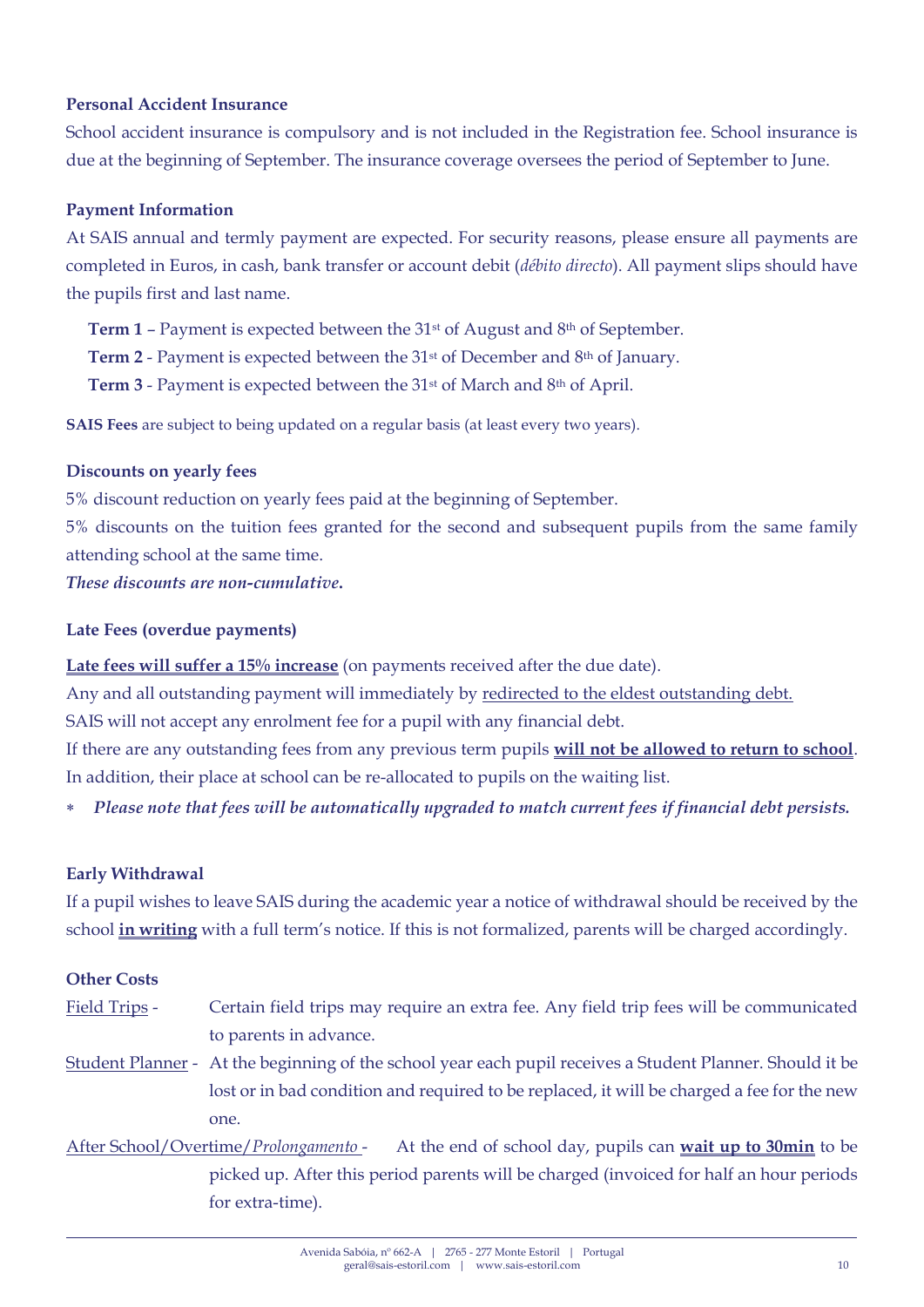# **4.0 ADMISSIONS**

**At SAIS we welcome prospective parents to visit the school and meet with a member of the Admissions Department to obtain information about the school, prevision on vacancies, fees and the admission process. The first step that needs to be completed for enrolment at SAIS is to fill in our Pre-enrolment Form available on our website [www.sais-estoril.com.](http://www.sais-estoril.com/) We will then welcome prospective parents to schedule a meeting with a member of our Academic Board.**

Applications for admissions are acceptable throughout the academic year. No official decision on an application is shared until all the relevant documents have been submitted and pupils have undertaken an SAIS Appraisal Tests. Families seeking admission for their child/children are advised to apply as early as possible as certain classes fill up quickly. Admission into SAIS will be determined by the Head of the School with the advice from relevant academic staff. SAIS reserves the right to deny admissions should the applicant be deemed not to benefit from the available educational programs.

Criteria for Admission/Exclusion - Each candidate's application materials are carefully studied in order to assess suitability for admission. All pupils will be on Academic / Behavioural probation for a previously set period of time until they are accepted as a permanent member of the SAIS community. During this period of time SAIS will reserve the right to refuse/invite to leave any pupil that does not fulfil our Academic/Behaviour Standards.

We look for candidates:

- Who are motivated/determined;
- Whose academic performance is average to excellent;
- Whose conduct is good overall, and who are respectful to others;
- Who are internationally-minded;
- Who would benefit from the SAIS curriculum;
- Whose qualities would enrich the SAIS community and be a positive contribution to it.

#### **Set documents to deliver**

- Financial clearance letter
- Signed Code of Conduct
- Signed Probation letter